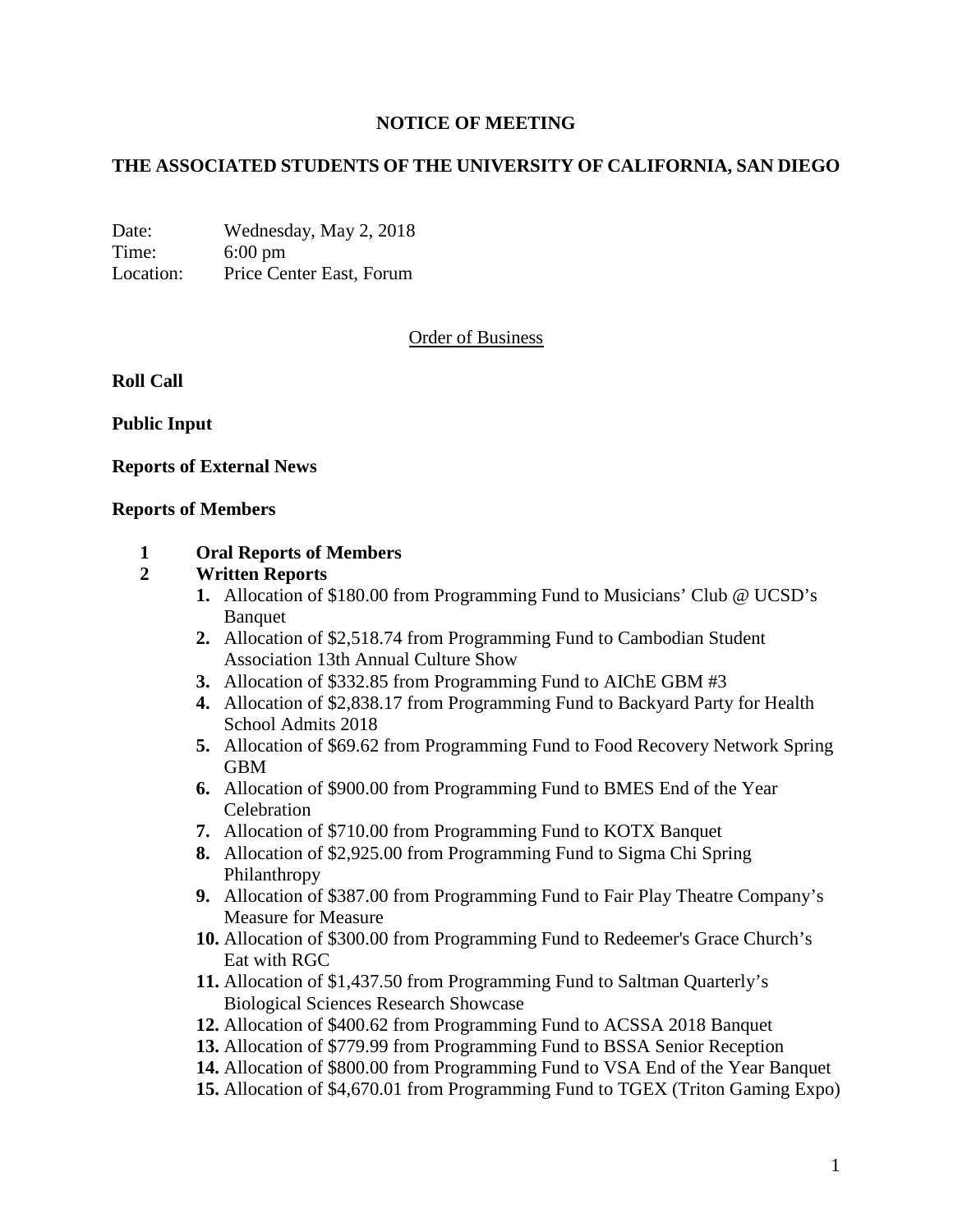- **16.** Allocation of \$300.00 from Programming Fund to HMP3 Peer Mentor Program's Internship and Extracurricular Exploration
- **17.** Allocation of \$885.52 from Programming Fund to Tritons Flourish @ UCSD: Belong. Be You. Be Well.
- **18.** Allocation of \$303.18 from Programming Fund to TRC Spring GBM Week 9
- **19.** Allocation of \$1,054.06 from Programming Fund to The Intermission Orchestra Spring 2018 Concert
- **20.** Allocation of \$175.74 from Programming Fund to CS Foreach End of Quarter Picnic
- **21.** Allocation of \$150.00 from Programming Fund to PERIOD. at UCSD Packing Party
- **22.** Allocation of \$194.59 from Programming Fund to SUMS Integration Bee
- **23.** Allocation of \$5,400.00 from Programming Fund to SangamSD Culture Show 2018: Dil Chahta Hai
- **24.** Allocation of \$1,267.20 from Programming Fund to Panhellenic Association Out and Greek
- **25.** Allocation of \$103.43 from Programming Fund to HMP3: Health Opportunities and Empowerment (HOPE) Tutors Certification Ceremony
- **26.** Allocation of \$1,792.22 from Programming Fund to Trend SPR18 Launch Party
- **27.** Allocation of \$26.00 from Programming Fund to Swipe Out Hunger at UCSD Day 1
- **28.** Allocation of \$59.37 from Programming Fund to Swipe Out Hunger at UCSD Day 1
- **29.** Allocation of \$85.00 from Programming Fund to BSSA Career Development Workshop: Personal Finance
- **30.** Allocation of \$112.21 from Programming Fund to Left Coast Post Think Left
- **31.** Allocation of \$524.50 from Programming Fund to Spring HapEE Hour

### **Reports of Senator Projects**

### **Question Time**

### **Reports of Committees**

**1** Finance Committee

### **Special Orders**

- **1** Special Presentation by VC for Equity, Diversity & Inclusion Becky Petitt
- **2** Special Presentation by the Office of Finance regarding Financial Literacy

### **Unfinished Business**

**New Business**

### **Open Forum**